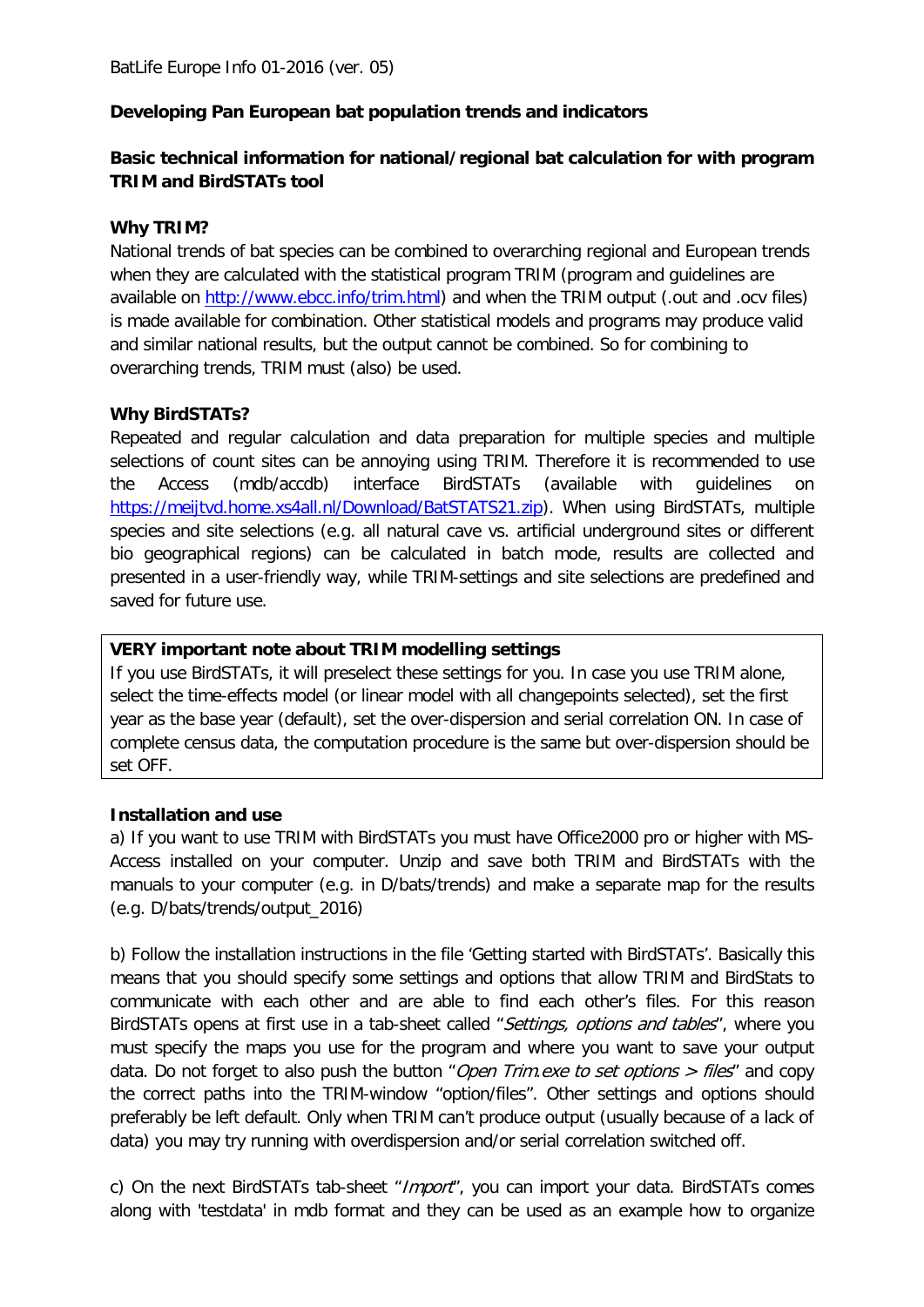BatLife Europe Info 01-2016 (ver. 05)

data. BirdSTATs can import several other file types, provided that the data is structured in a 'vertical' way (= one count of one species per line; see App. A) and not if your data is structured 'horizontally' (= counts of multiple species in one line; see App. B) For import choose your "file type" and search/select the path to your stored data. Than just follow the arrows to import your data into the BirdSTATs tables. BirdSTATs will report inconsistencies to you (e.g. missing values in obliged fields) and you have to correct the problems in your original data. After corrections are made, repeat the import procedure.

#### **VERY important note about data management**

Winter surveys are often made in December of year X until February of year X+1 (e.g. winter 1992/1993). Because of the different calendar years BirdSTATs/TRIM does not interpret such a period as belonging to only one "count period". However, BirdSTATs has an option setting which automatically shift your count dates forward to make sure one winter survey will be interpreted as belonging to one "count period".

Arbitrary we have decided that all data from winter surveys in year X will be transferred to year X+1. For example if your survey always starts in December you should shift the dates forward by at least 31 days. Don't worry about your original dates; BirdSTATs will save them in a separate field. Similarly if you don't have exact dates but only use years, make sure you use 1993 for winter 1992/1993.

d) On the third sheet of BirdSTATs "Check" check your data and if necessary correct the problems in your original data and import again (repeat step c).

e) In next sheet "Stratification", you must specify the species you want to calculate trends for and – for every species – define at least one 'stratum': with which you specify a selection of available data (e.g. count sites belonging to a specific region) and TRIM settings. For European trend calculation use all your count sites (keep default Plotfilter = "true") and other default settings of BirdSTATs.

## **VERY important note about survey period**

In the case your monitoring is lasting several decades please choose year **1993** as the "year first" as well "TCF basetime" and "TCF slope from". This year (or better winter1992/93) was chosen on the basis of existing databases to provide enough data on continental scale. For those participants with shorter monitoring schemes just enter the first year of the monitoring or use "Autoselect" in BirdSTATs.

f) In the last sheet of BirdSTAT "Analyses" calculate trends pressing buttons from step 1 to step 3. You can later view results in the results part of the sheet. After calculations have finalised, check for errors in the "system reports" area on the stratification sheet.

g) For each species TRIM produces several output files. Names of those files are starting with number of species code which is predefined in the table (STAT\_Species). Copy all those files in a special folder named: country\_winter\_year (e.g. Slovenia\_winter\_2015-16), zip it and send to e-mail address: t.vandermeij@cbs.nl and cc also to primoz.presetnik@ckff.si

Good luck.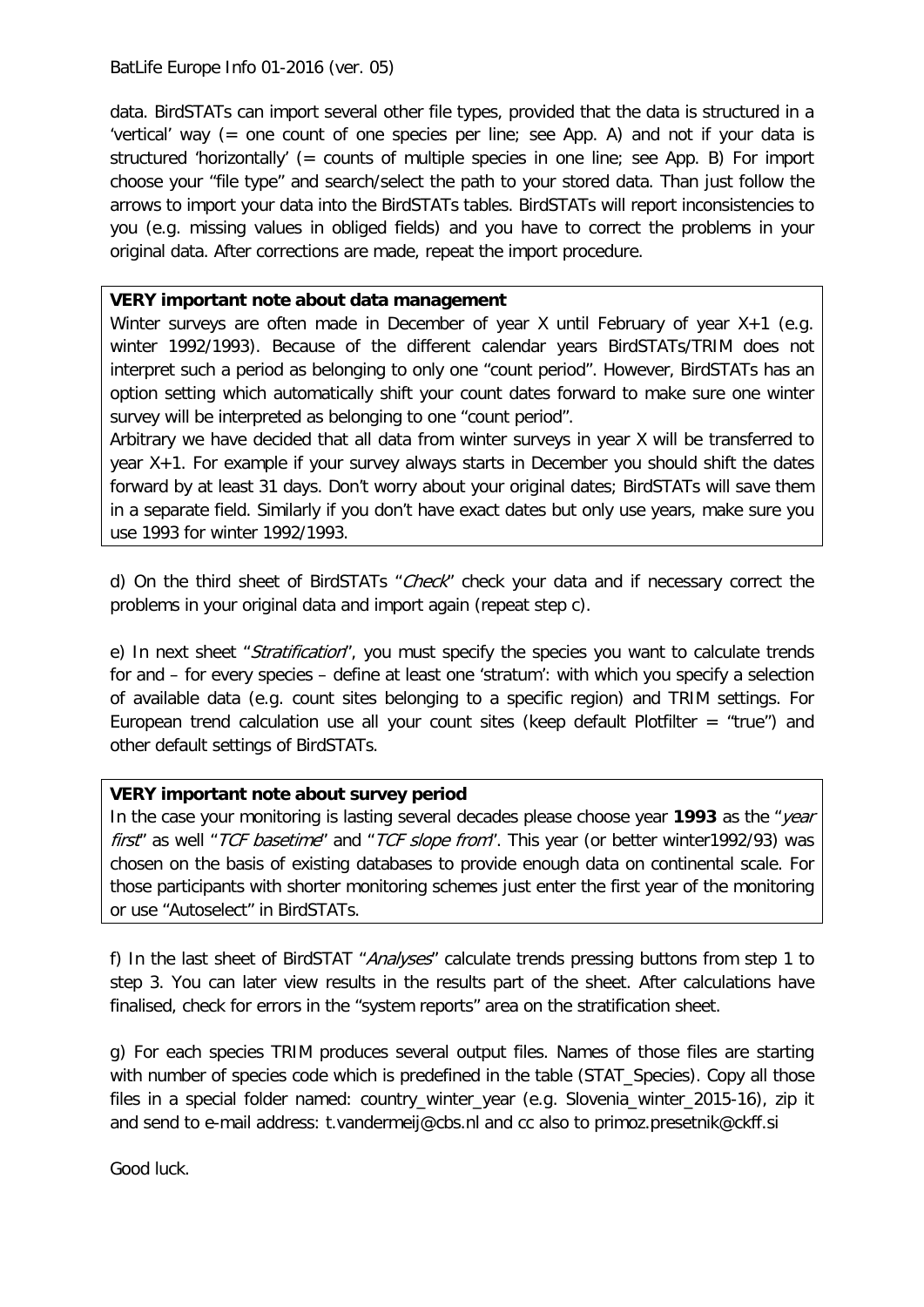#### BatLife Europe Info 01-2016 (ver. 05)

| Site          | <b>Site</b>   | Date      | <b>Species</b> | <b>Species</b>           | Bat            |
|---------------|---------------|-----------|----------------|--------------------------|----------------|
| code          |               |           | code           |                          | number         |
|               | Deep cave     | 12.2.2010 | 3104           | Rhinolophus hipposideros | 45             |
|               | Deep cave     | 12.2.2010 | 4101           | Barbastella barbastellus | $\overline{2}$ |
|               | Deep cave     | 1.1.2012  | 3104           | Rhinolophus hipposideros | 40             |
|               | Deep cave     | 2.2.2014  | 3104           | Rhinolophus hipposideros | 39             |
| $\mathcal{P}$ | Castle cellar | 13.1.2010 | 4412           | Myotis myotis            | 9              |
| 3             | Bunker no. 1  | 13.1.2010 | 4412           | Myotis myotis            |                |
| $\cdots$      | $\cdots$      | $\cdot$   | $\cdots$       | $\cdots$                 | $\cdots$       |

| Appendix A. Example of data structured in a 'vertical' way. |  |  |  |
|-------------------------------------------------------------|--|--|--|
|                                                             |  |  |  |

From such table you can make 3 necessary tables for import in BirdSTATs Names of columns in *italic* indicate names of "STAT\_Fieldname" in "STAT\_FieldSelection view". For details e.g. cell format see BirdSTATs Manual, page 9.

1) Plots (no duplicate sites)

| Site code   | $\text{Site} =$ | FFH bioregion   FFH bioregion |             | $Long. =$  | $Lat =$               |
|-------------|-----------------|-------------------------------|-------------|------------|-----------------------|
| $=$ Plot_nr | Plotname        | $code = Region$               |             | Location_X | Location <sub>Y</sub> |
|             | Deep cave       | 314                           | continental | $\cdots$   | $\cdots$              |
|             | Castle cellar   | 314                           | continental | $\cdots$   | $\cdots$              |
|             | Bunker no. 1    | 413                           | alpine      | $\cdots$   | $\cdots$              |
| $\cdots$    | $\cdots$        |                               |             |            |                       |

2) Counts

| Site code $=$ | $Date =$  | Species $code =$ | Bat number $=$ |
|---------------|-----------|------------------|----------------|
| Plot_nr       | Countdate | Species_nr       | <b>Number</b>  |
|               | 12.2.2010 | 3104             | 45             |
|               | 12.2.2010 | 4101             | $\overline{2}$ |
|               | 1.1.2012  | 3104             | 40             |
|               | 2.2.2014  | 3104             | 39             |
|               | 13.1.2010 | 4412             | Q              |
|               | 13.1.2010 | 4412             |                |
| $\cdots$      | $\cdots$  | $\cdots$         | $\cdots$       |

3) Visits (unique dates of surveys on specific sites)

| Site code $=$  | Date $=$  |
|----------------|-----------|
| Plot_nr        | Countdate |
|                | 12.2.2010 |
|                | 1.1.2012  |
|                | 2.2.2014  |
| $\overline{2}$ | 13.1.2010 |
| 3              | 13.1.2010 |
|                |           |